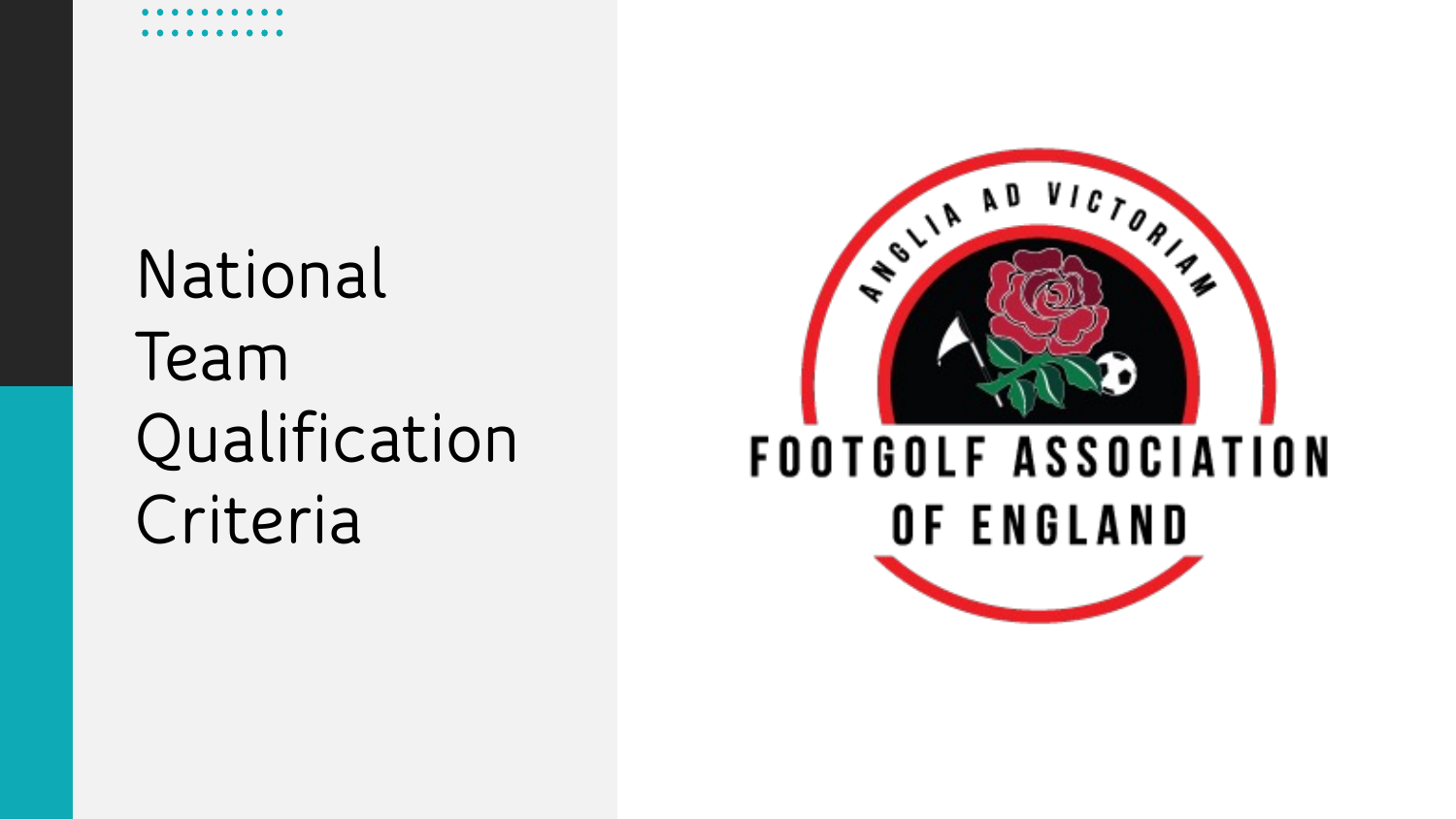

- *1. A Ranking will be determined by the best 18 scores National, best 10 scores Regional & best 8 scores Team Player Series.*
- *2. Regional Tour Leader (brainstrust Cup) or Champion (World Cup), also in National Tour Qualification places - Regional Tour Victory takes precedence over National Tour Rankings from position two downwards. Selection moves down the National Tour Rankings by one place.*
- *3. TPS Leader (brainstrust Cup) or Champion (World Cup), also in National Tour Qualification places - TPS Tour Leader (brainstrust Cup) or Champion (World Cup), takes precedence over National Tour Rankings from position two downwards. Selection to move down the National Tour Rankings by one place.*
- *4. Regional Tour Leader (brainstrust Cup) or Champion (World Cup), and National Tour Leader (brainstrust Cup) or Champion (World Cup), National Tour takes precedence. Selection moves down the Regional Rankings inline with Rule 12 (this takes precedence over National Tour Qualification places; selection moves down the National Rankings by one place).*
- *5. English Open Winner and Regional Tour Leader (brainstrust Cup) or Champion (World Cup), English Open takes precedence over Regional Tour. Selection moves down the Regional Rankings by one place inline with Rule 12.*
- 6. English Open Winner is pre-qualified by FIFG criteria, qualification place moves down one keeping in line with Rule 12.
- *7. Qualification categories e.g. An Over 45 player qualifies in Men Regional/National Tour position, The Player would choose to take a place in general classification in England Squad or remain an Over 45.*
- *8. Qualification categories e.g. A Female player qualifies in a Men Regional/National Tour position, The Player would remain in Female classification in England Squad.*
- *9. Qualification unavailability, National - position moves down one place in National Tour Rankings. Regional - position moves down 1 place in Regional Rankings keeping inline with Rule 12.*